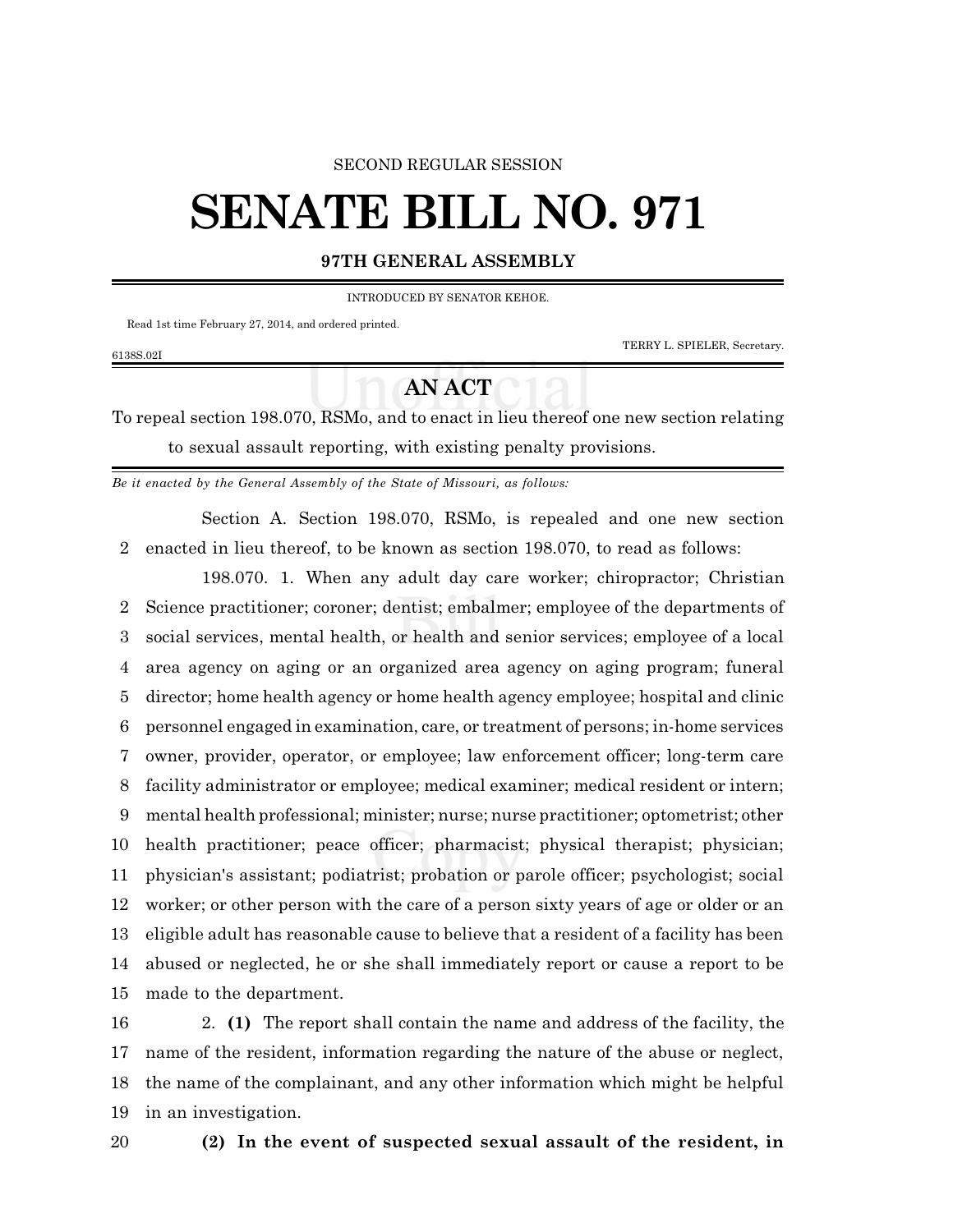**addition to the report to be made to the department, a report shall be made under federal law pursuant to the provisions of Sections 6701- 6703 of the Elder Justice Act of 2009 (42 U.S.C. 1397 et. seq.) to local law enforcement.**

 3. Any person required in subsection 1 of this section to report or cause a report to be made to the department who knowingly fails to make a report within a reasonable time after the act of abuse or neglect as required in this subsection is guilty of a class A misdemeanor.

 4. In addition to the penalties imposed by this section, any administrator who knowingly conceals any act of abuse or neglect resulting in death or serious physical injury, as defined in section 565.002, is guilty of a class D felony.

 5. In addition to those persons required to report pursuant to subsection 1 of this section, any other person having reasonable cause to believe that a resident has been abused or neglected may report such information to the department.

 6. Upon receipt of a report, the department shall initiate an investigation within twenty-four hours and, as soon as possible during the course of the investigation, shall notify the resident's next of kin or responsible party of the report and the investigation and further notify them whether the report was substantiated or unsubstantiated unless such person is the alleged perpetrator of the abuse or neglect. As provided in section 565.186, substantiated reports of elder abuse shall be promptly reported by the department to the appropriate law enforcement agency and prosecutor.

 7. If the investigation indicates possible abuse or neglect of a resident, the investigator shall refer the complaint together with the investigator's report to the department director or the director's designee for appropriate action. If, during the investigation or at its completion, the department has reasonable cause to believe that immediate removal is necessary to protect the resident from abuse or neglect, the department or the local prosecuting attorney may, or the attorney general upon request of the department shall, file a petition for temporary care and protection of the resident in a circuit court of competent jurisdiction. The circuit court in which the petition is filed shall have equitable jurisdiction to issue an ex parte order granting the department authority for the temporary care and protection of the resident, for a period not to exceed thirty days.

8. Reports shall be confidential, as provided pursuant to section 660.320.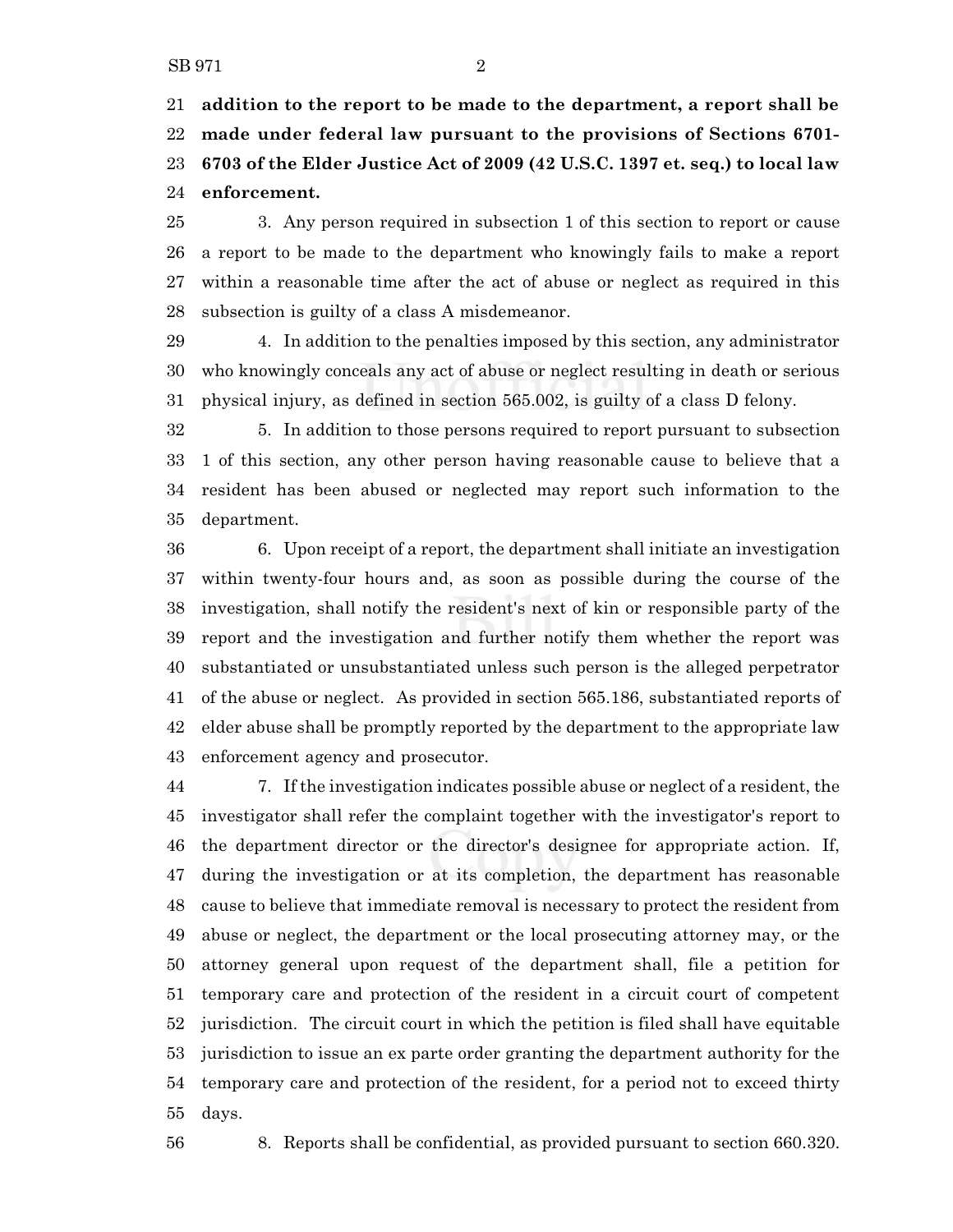9. Anyone, except any person who has abused or neglected a resident in a facility, who makes a report pursuant to this section or who testifies in any administrative or judicial proceeding arising from the report shall be immune from any civil or criminal liability for making such a report or for testifying except for liability for perjury, unless such person acted negligently, recklessly, in bad faith or with malicious purpose. It is a crime pursuant to section 565.186 and 565.188 for any person to purposely file a false report of elder abuse or neglect.

 10. Within five working days after a report required to be made pursuant to this section is received, the person making the report shall be notified in writing of its receipt and of the initiation of the investigation.

 11. No person who directs or exercises any authority in a facility shall evict, harass, dismiss or retaliate against a resident or employee because such resident or employee or any member of such resident's or employee's family has made a report of any violation or suspected violation of laws, ordinances or regulations applying to the facility which the resident, the resident's family or an employee has reasonable cause to believe has been committed or has occurred. Through the existing department information and referral telephone contact line, residents, their families and employees of a facility shall be able to obtain information about their rights, protections and options in cases of eviction, harassment, dismissal or retaliation due to a report being made pursuant to this section.

 12. Any person who abuses or neglects a resident of a facility is subject to criminal prosecution under section 565.180, 565.182, or 565.184.

 13. The department shall maintain the employee disqualification list and place on the employee disqualification list the names of any persons who are or have been employed in any facility and who have been finally determined by the department pursuant to section 660.315 to have knowingly or recklessly abused or neglected a resident. For purposes of this section only, "knowingly" and "recklessly" shall have the meanings that are ascribed to them in this section. A person acts "knowingly" with respect to the person's conduct when a reasonable person should be aware of the result caused by his or her conduct. A person acts "recklessly" when the person consciously disregards a substantial and unjustifiable risk that the person's conduct will result in serious physical injury and such disregard constitutes a gross deviation from the standard of care that a reasonable person would exercise in the situation.